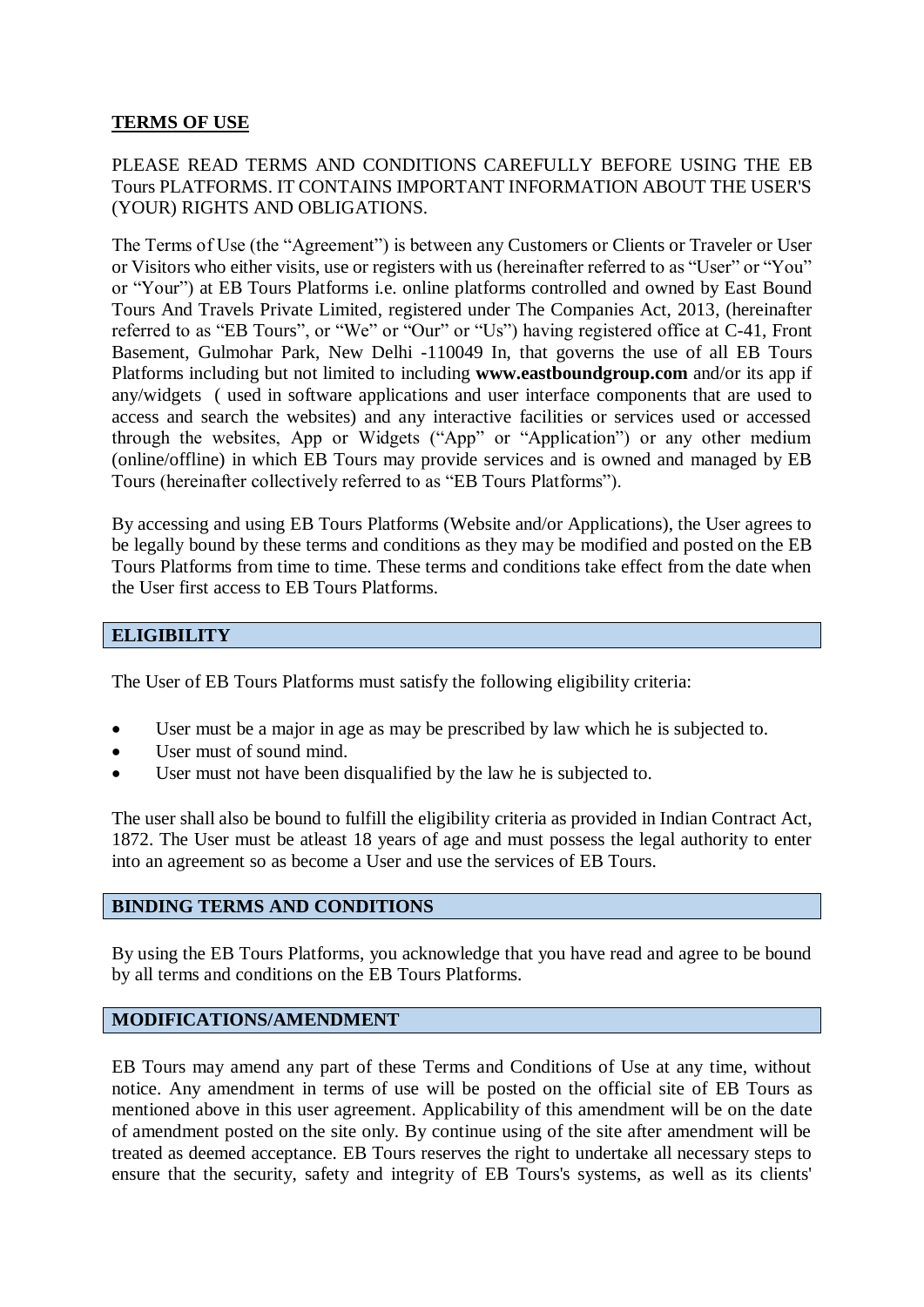interests are and remain, well-protected. Towards this end, EB Tours may take various steps to verify and confirm the authenticity, enforceability and validity of orders placed by you. All information collected, used and stored by EB Tours shall be in consonance to its applicable Privacy Policy.

- **A. FOR BOOKINGS BY TRAVEL AGENTS:** In order to use the EB Tours Platforms for booking purposes, registered user may be travel agents, tour operators, consolidators or aggregators. The Travel Agents has to register as agents or travel partners, etc. In case of any other commercial or resale purpose through offline/online modes as guest user, the Travel Agents have to procure explicit permission from EB Tours before making any bookings. If any such bookings are detected, EB Tours reserves the right to cancel all such bookings immediately without any notice to such travel agents and also to withhold payments or any refunds thereto. EB Tours shall not be held responsible for any loss or damage that may arise from the cancellation of the bookings and the Travel Agent shall be solely responsible for any loss or damage arising out of such transaction.
- **B. FOR BOOKINGS BY REGISTERED USER OTHER THAN TRAVEL AGENTS:** If the User is a registered individual or any Body corporate (Other than Travel Agent) etc. making booking or using our services for personal use or for their employees respectively, the user shall comply and be bound by the Terms and Conditions stipulated in this User Agreement except only in cases where any written contract/agreement is present, the terms of those agreement shall prevail over this User Agreement.
- **C. FOR ALL OTHER USERS (GUEST USERS):** All the other users other than registered user i.e. Guest Users are advised to check the description of the services and products carefully before availing any services of EB Tours. User(s) agree to be bound by all the conditions as contained in Terms & Conditions as may be laid out by EB Tours at the time of confirming any bookings or availing any services provided by EB Tours. These conditions are also to be read in consonance with this User Agreement.

In case wherein a User intends to make a booking on behalf of another person, it shall be the responsibility of the User to inform such person about the terms of this Agreement, including all rules and restrictions applicable thereto. In absence of any Service Agreement, user of any of the EB Tours platforms and/or EB Tours offline/online services whether registered/guest user shall be subjected to the following terms and conditions. For the purposes of this Agreement, any person who does not have a legal or contractual right to access the Services, but does so, will fall within the definition of the user; and will nevertheless be subject to the terms and conditions regulating the usage of EB Tours Platforms, inclusive of the terms of our intellectual property rights, confidentiality, etc.

## **DUTIES AND OBLIGATIONS OF USER**

- The User shall be responsible for discharging any obligations as may be implemented by various government for selling travel related products; including but not limited to collecting & depositing of tax related monies as notified by respective state or central government authorities from time to time
- The User shall comply with any requirements/ conditions, if any, set out by seller on bookings made by them including complying with the cancellation and payment policies as may be set out by the seller from time to time.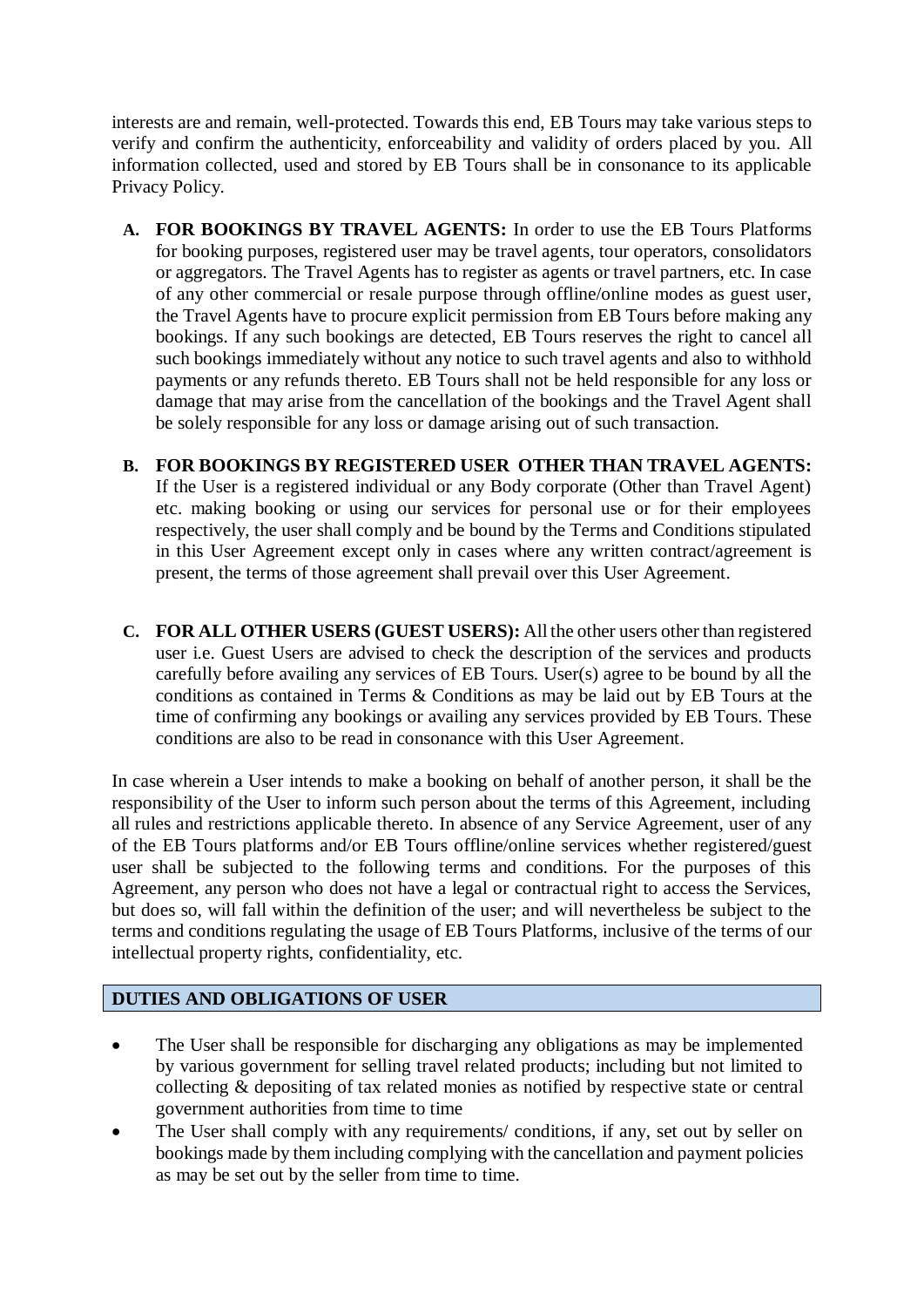- The User shall be bound by terms and conditions and policies of service providers such as airlines, hotels, restaurants /transport vendors, etc. in which booking is made.
- The user authorizes our website to use/store/otherwise process the personal information relating to the identification of the user which includes but is not restricted to the name and address of the user.
- The Usage/storage/process of the information of the will be done upto the extent necessary for providing services made available on the EB Tours Platforms.

# **BOOKING POLICY AND PAYMENT TERMS**

By making a booking, EB Tours creates a link between Service Provider (Airlines, Hotels, etc.) and User and provide only technological platform for booking of services and the final liability will be on the respective service provider and not on EB Tours. User understands that EB Tours cannot be held liable in case if the information provided by the Service Provider is found to be inaccurate, inadequate or obsolete or in contravention of any laws, rules, regulations or directions in force.

- Service providers (such as airlines, hotels, restaurants /transport vendors etc.) will charge cost of booking. In addition to this EB Tours may charge some additional fees which might be the convenience charges or service fees. EB Tours may modify these fees time to time as per the discretion. Any such fees will be updated to the user before confirming the booking for the user.
- In some cases where charges are not properly charged of the booking amount, convenience fee statutory fee or taxes etc. due to any technical error or other reasons EB Tours will have a right to charge, claim or deduct amount from the User and User is bound to pay such balance amount to EB Tours.
- Any inflation in the price charged by EB Tours in relation with change in rates or new imposed tax, levies by the Government shall be borne by the User. This inflation may be without prior notice and could also be retrospective but will always be as per applicable laws.
- In the exceptional cases where user's booking had not been confirmed for a particular reason, EB Tours will initiate the refund of the booking amount paid by the User and intimate the User. EB Tours will not provide any compensation or replace the unconfirmed booking. Any refund will be processed as per the defined policies of the service provider and EB Tours as the case may be.
- It is the responsibility of User for all charges, fees, duties, taxes for the using of services as per the applicable laws.
- The User will make the payment only in the account on the name EB Tours. EB Tours will never ask for making the payment to any private account or to the account not held on the name of EB Tours. If any User make payment to these fraudulent account or on the account which EB Tours is not the legitimate holder, then in that case EB Tours will not be held liable for the loss. User has no right to recover any amount from EB Tours.
- The User is advised not to share his personal sensitive information like Credit/ Debit card number, CVV, OTP, Expiry date of card User IDs, Password etc. with any person including agents, employees or representative of EB Tours. EB Tours or any agents,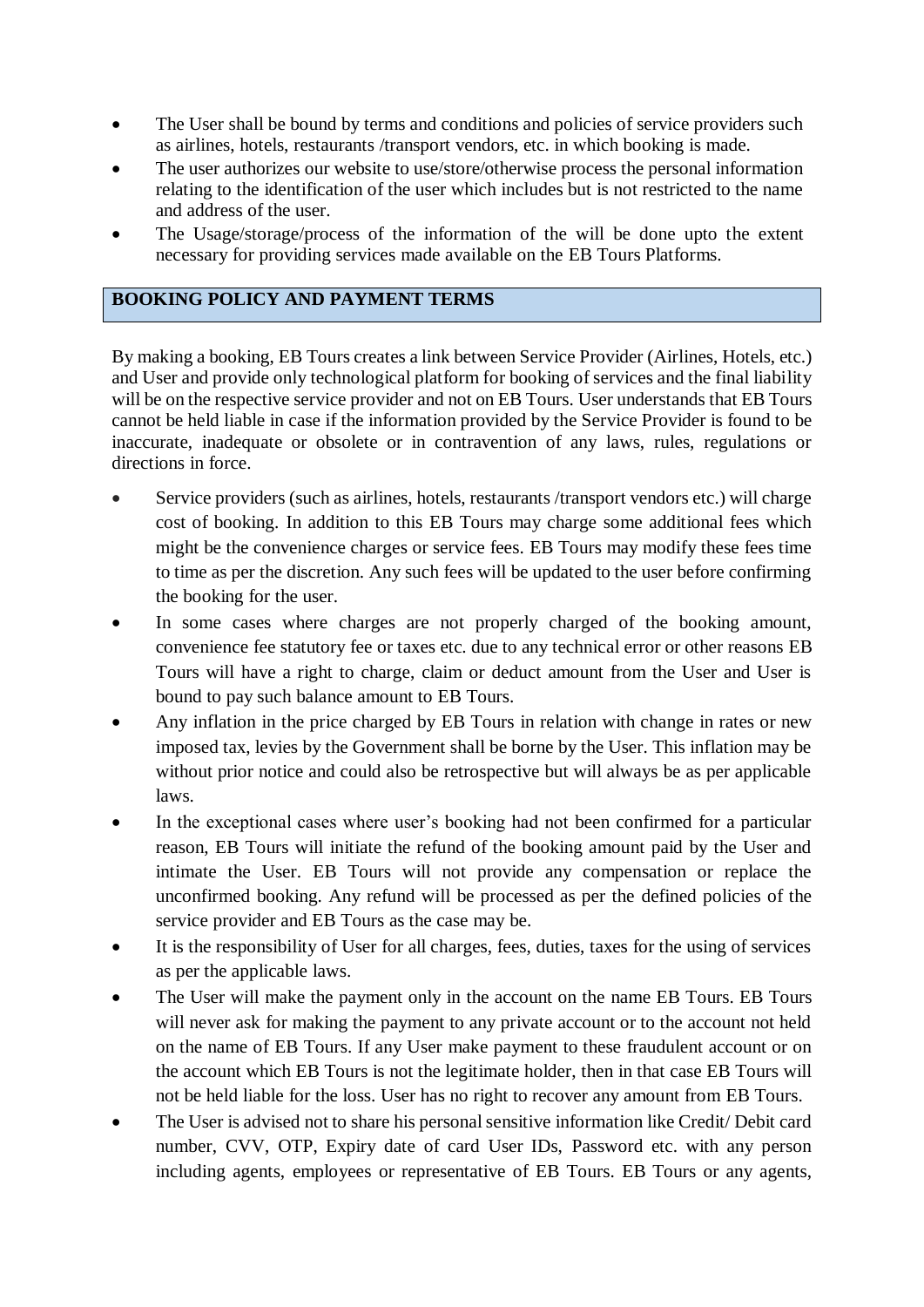employees or representative of EB Tours will never ask to share these sensitive information. EB Tours will not be liable for any such loss incurred by the User.

- Payment Confirmation: As soon as User make the payment, EB Tours will send you a confirmation email, along with a unique booking reference number and voucher as a valid proof of payment. It might be the discretion of user to take a print out of the voucher or not.
- No Show Policy: If the user booking is confirmed and user do not appear on the date of the booking, EB Tours will not refund in that circumstances.
- In case of any bookings done by Travel Agent as the User, the Travel Agent (TA) acknowledges that responsibility for Tax Collected at Source ('TCS') under section 206C(1G) or any other taxes as may be legally applicable and filing requirements in connection with the same thereof, is and shall remain TA's responsibility.

# **MODE OF PAYMENTS**

EB Tours uses completely secure and genuine payment gateway and customers can make the payments through a safe transaction process which may be available offline and/or online. Modes of payment which may be available at EB Tours for online/offline bookings are:

- Credit/Debit Cards: Visa, Master, Amex, Maestro, RuPay, etc.
- Net Banking: All Major Banks Supported
- Wallet: MobiKwik, PhonePe, AmazonPay & Others
- UPI : Google Pay, PayTm
- EMI: HDFC, RBL, ICICI and Other bank for EMI

## **CANCELLATION POLICY**

#### ÷ **Cancellation Policy (Airlines) [By User]**

In event of cancellation by the User, every booking made on EB Tours is subject to cancellation charges levied by the airline, which may vary with respect to flight and booking class and EB Tours may levy some negligible amount as service fee per passenger/per sector for domestic and international air tickets as cancellation service charges which shall depend on the type of transaction. Some bookings may be nonrefundable as per the specific airline's policy. Some bookings cannot be cancelled partially as per the specific airline's policy. Cancellations can be made online or offline through sending an email to EB Tours mentioned mail at the time of booking. EB Tours may assist the User in making various amendments for bookings. In few cases, you need to contact the airline directly.

In case of any cancellation within 24 Hrs of the journey EB Tours recommends the Users to contact directly to the Airlines and after that, send the cancellation request on our website/emails for refunds.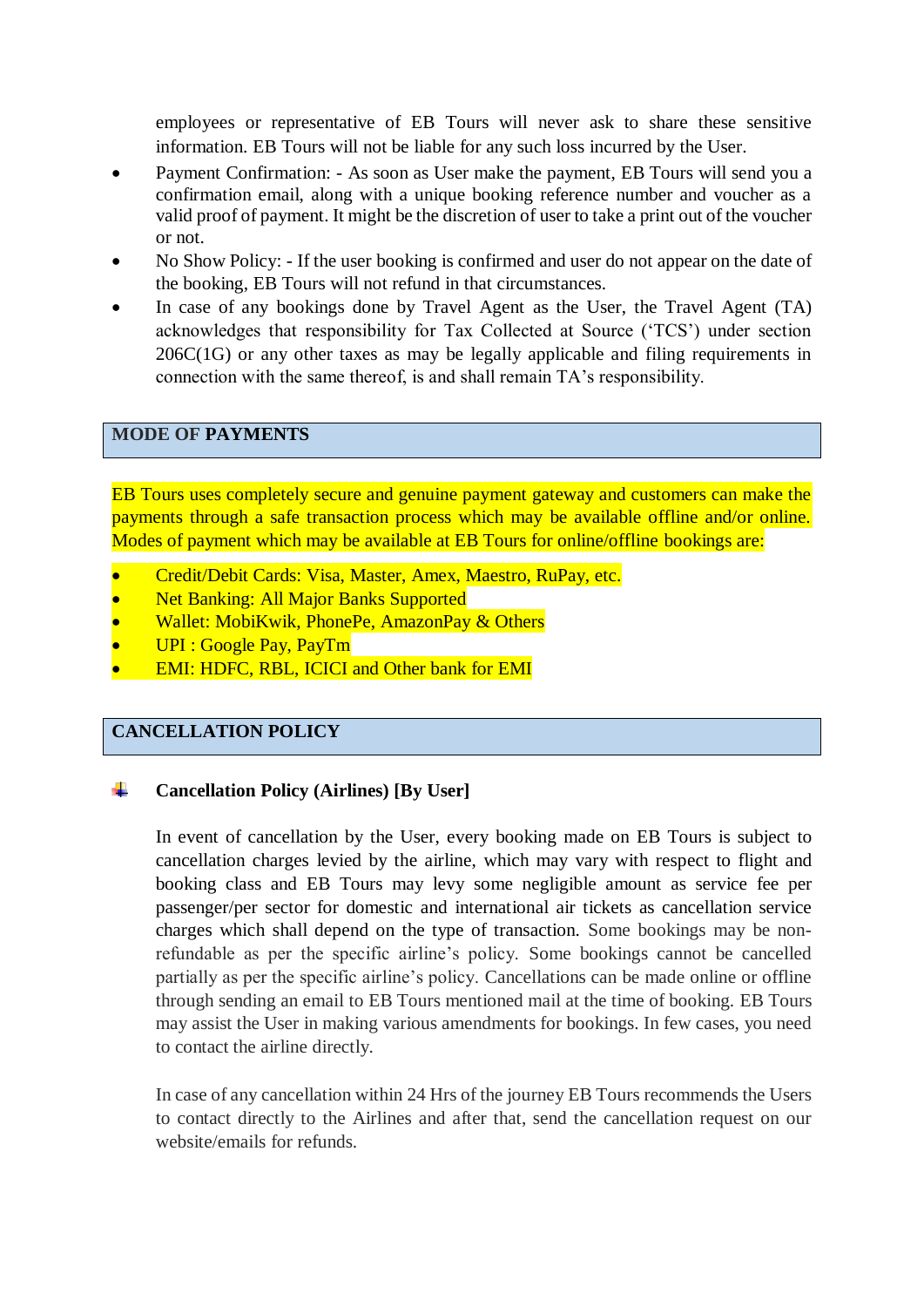#### ÷. **Cancellation Policy (Hotels/Transport vendors, etc.)[By User]**

In event of cancellation by the User, every booking made through EB Tours in Hotels/Transport vendors, etc. is subject to terms and conditions to be provided by the ultimate service providers. The User can request cancellations/modifications in the booking by sending an email on the email id provided at the time of booking. However, any cancellation/modifications shall be subject to the cancellation policy of the service provider and availability in case of modification, etc.

The User agrees that in the event of non-confirmation of booking due to any technical reasons (like network downtime, disconnection with third party platforms such as payment gateways, banks etc.) or any other similar failures, Service Provider's obligation shall be limited refunding the booking amount, if any, received from the User. Such refund shall completely discharge the Service Provider from all liabilities with respect to that transaction.

#### ÷ **Right to cancel [By EB Tours or Service Providers]**

EB Tours reserves its right to cancel the booking made with any Airlines, Hotels, Transport Vendors, etc. and forfeit the amount paid by the User, including no liability for any loss or damage caused to the User in the booking cancelled, without any prior notice to the User in the cases including but not limited to:

- Any default on part of the User regarding the validity or authorisation of the information on the user provided or misrepresentation of facts made;
- If any judicial, quasi-judicial, investigation agency, government authority approaches Service Provider to cancel booking;
- In event of Force Majeure, the Service Provider shall be unable to honor the confirmed bookings. If EB Tours has advance knowledge of any such situations where dishonor of bookings may happen, it will make its best efforts to provide similar alternative to the user or refund the booking amount after deducting applicable service charges, if supported and refunded by that respective Service Provider. The User agrees that Service Provider being merely a facilitator of the services and products booked, cannot be held responsible for any such Force Majeure circumstance.
- EB Tours at its sole discretion reserves the right to not accept any booking without assigning any reason thereof.

In addition to this EB Tours reserve other remedies and recourse under this User Agreement or under applicable law, EB Tours may limit the User's activity, warn other users of the User's actions, immediately suspend or terminate the User's registration, or refuse to provide the User with access to the Website if:

- The User is in breach of this User Agreement; or
- EB Tours is unable to verify or authenticate any information provided by the User; or

• EB Tours believes that the User's actions may infringe on any third-party rights or breach any applicable law or otherwise result in any liability for the User, other users of EB Tours, or EB Tours itself.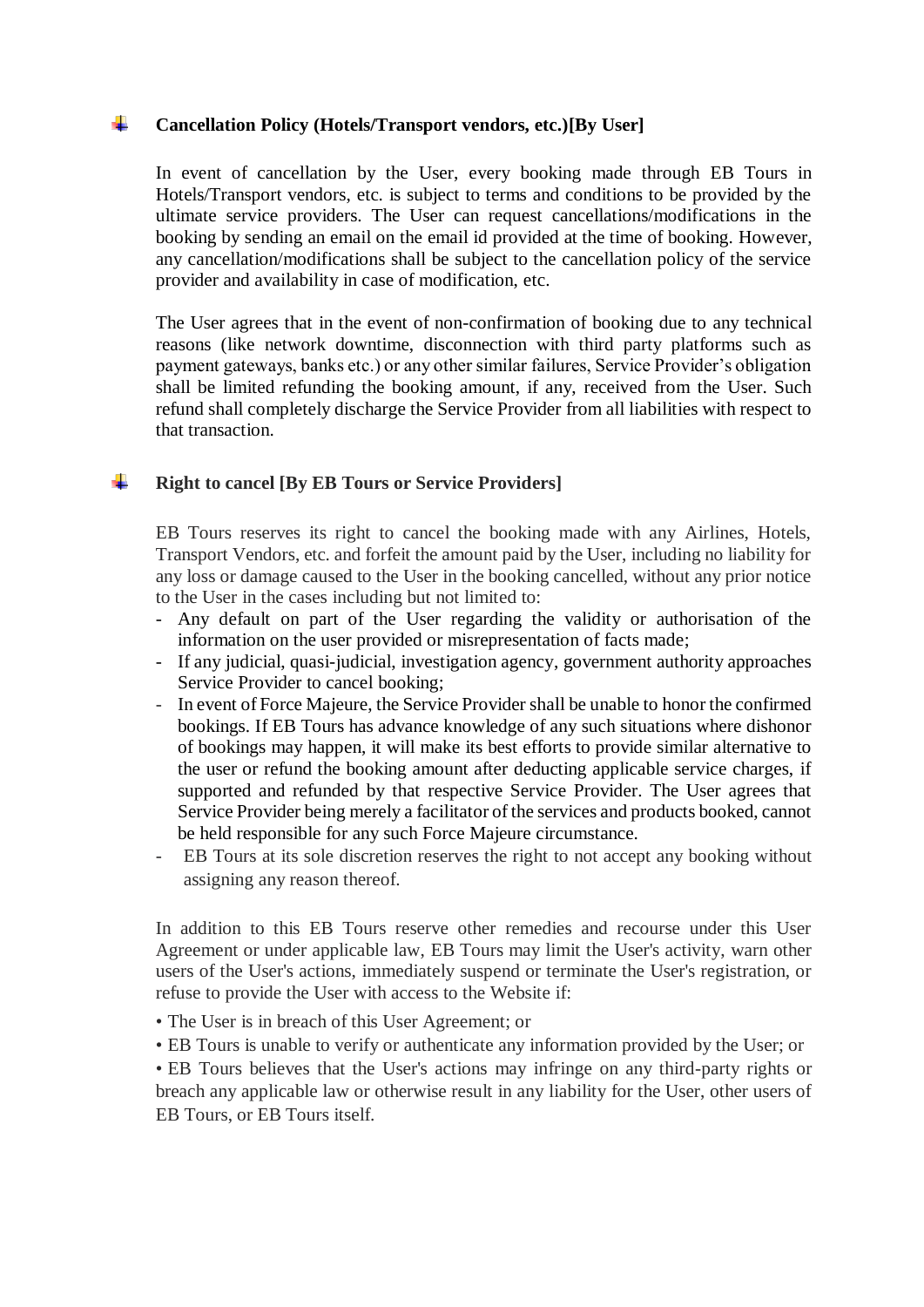• If a User breaches this User Agreement, EB Tours reserves the sole right to recover any amount due to be paid by the User to EB Tours, and to take appropriate legal actions as it deems necessary.

User agrees that that the end service provider may refuse to provide the service(s), agreed to be provided to the User, for any booking made through EB Tours with/without assigning any reasons or owing to reasons including but not limited to behavioural issues, public safety, health hazards, infectious diseases, government orders/notification etc. In such scenarios of refusal, the liability that may ensue shall solely vest with the end service provider as it is outside the purview of EB Tours and the User agrees that any claim, refund or damages against such refusal shall lie solely against the end service provider and not EB Tours.

# **REFUND POLICY**

- EB Tours will process the refund only after getting cancellation request/claim from the customer/travel agent/corporate company through email or through defined channel on the website.
- Refund against the cancellation of air tickets will be credited directly in User's mode of payment after receiving the refund amount from the Airlines. EB Tours will process refund within 72 only after receiving it from the concerned Airlines/hotel/transporter/other suppliers. In some peculiar cases, Processing time for cancellation and refund requests may vary.
- Due to Banking Procedures, Refund in credit cards may take duration of 72 hours while it may take 7 days in case of net banking transactions
- Wallet amount once used for any transaction the remaining amount in the wallet cannot be transferred to your bank account. However, can be used for future booking with us.
- Convenience fees paid at the time of booking is a non-refundable fee and same shall be applicable on all cancellations including any partial cancellation requests.
- ll cancellations made directly with the Service providers (such as airlines, hotels, restaurants /transport vendors etc.) need to be intimated to EB Tours, for the refund process. Processing time for the refund will be subject to the mode of payment. The refund will be initiated in the source account from which payment was made.
- All refunds by EB Tours shall be processed as per the Service provider's fare rules and cancellation policy. Refunds will be in accordance with the EB Tours receiving that refund from the airlines or hotels or any other service providers as may be applicable. The convenience fee made at the time of booking is a non- refundable fee.

# **VISA GUIDELINES**

Please carry Visa for the country you are travelling. Please look for the Visa requirements for the concerned Service providers (such as airlines, hotels, restaurants /transport vendors etc.) and embassy for concerned Visa requirements.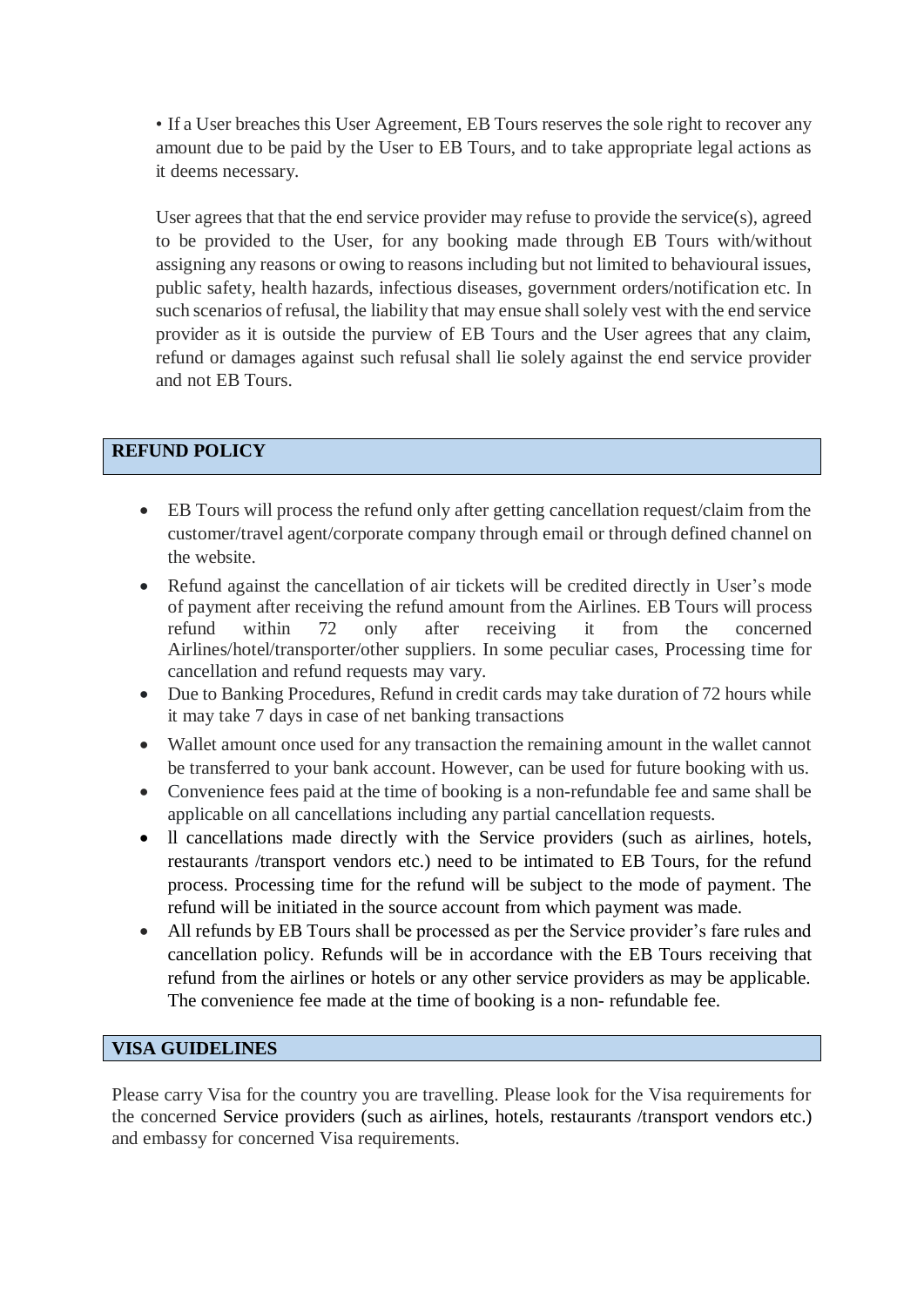User making an International bookings through our website i.e. EB Tours carrying and valid visa is a mandatory requirement.

International bookings made on EB Tours are subject to the requirements of visa including but not limited to transit visa which is to be obtained by the User as per the requirement of their travel bookings and the requirements of the countries the traveller intends to visit or transit through.

EB Tours hold no liability for any issues, including inability to travel, arising out of such visa requirements and is also not liable to refund any amount to the User for being unable to utilize the booking due to absence or denial of visa. Refund, if any, will be as per the applicable terms of booking and cancellation policy.

### **USE OF CHATBOTS**

EB Tours governs the activities of chatbot's available at EB Tours's Platforms and has technology and policies in place to check on how an information is fed to a chatbot, how it collects the information and where that information stored/sent, oversight/update of the chatbots. A human intervention trigger shall be available at the option of EB Tours. Chatbot Service is designed by EB Tours at EB Tours Platforms to allow users to provide a conversational virtual assistant in using all or any service at the EB Tours Platform. Communication with the chatbot may occur via SMS, Facebook Messenger, WhatsApp, Amazon Echo and/or Google Home devices or any other medium used and controlled by EB Tours.

### **INTELLECTUAL PROPERTY RIGHT**

EB Tours Platforms may provide information and marketing material for different service providers, setinations, etc. which may be posted as the content on the EB Tours Platforms, such content is protected by intellectual property laws of the India, foreign nations, and international bodies. Unauthorized use of the EB Tours materials may violate copyright, trademark, and/or other laws. You acknowledge that your use of the content on the EB Tours is for legal and valid use only. Any links to third-party websites are provided solely as a convenience to you.

**USE OF TRADEMARKS**. EB Tours names, and logos and all related products and service names, design marks and slogans are trademarks and service marks owned by and used under license from EB Tours, or it's wholly owned subsidiaries or its associate entities. All other trademarks and service marks herein are the property of their respective owners. All copies that you make of the Materials on any of the Platforms must bear any copyright, trademark or other proprietary notice located on the respective Platforms that pertains to the material being copied. Except for the purpose of promoting/advertising EB Tours, you are not authorized to use any EB Tours Platforms' or EB Tours name or mark in any advertising, publicity or in any other commercial manner without the prior written consent of EB Tours.

**LICENSE**. By posting, storing, or transmitting any content on the EB Tours Platforms, you hereby grant EB Tours a perpetual, worldwide, non-exclusive, royalty-free, assignable, right and license to use, copy, display, perform, create derivative works from, distribute, have distributed, transmit and assign such content in any form, in all media now known or hereinafter created, anywhere in the world through EB Tours Platforms.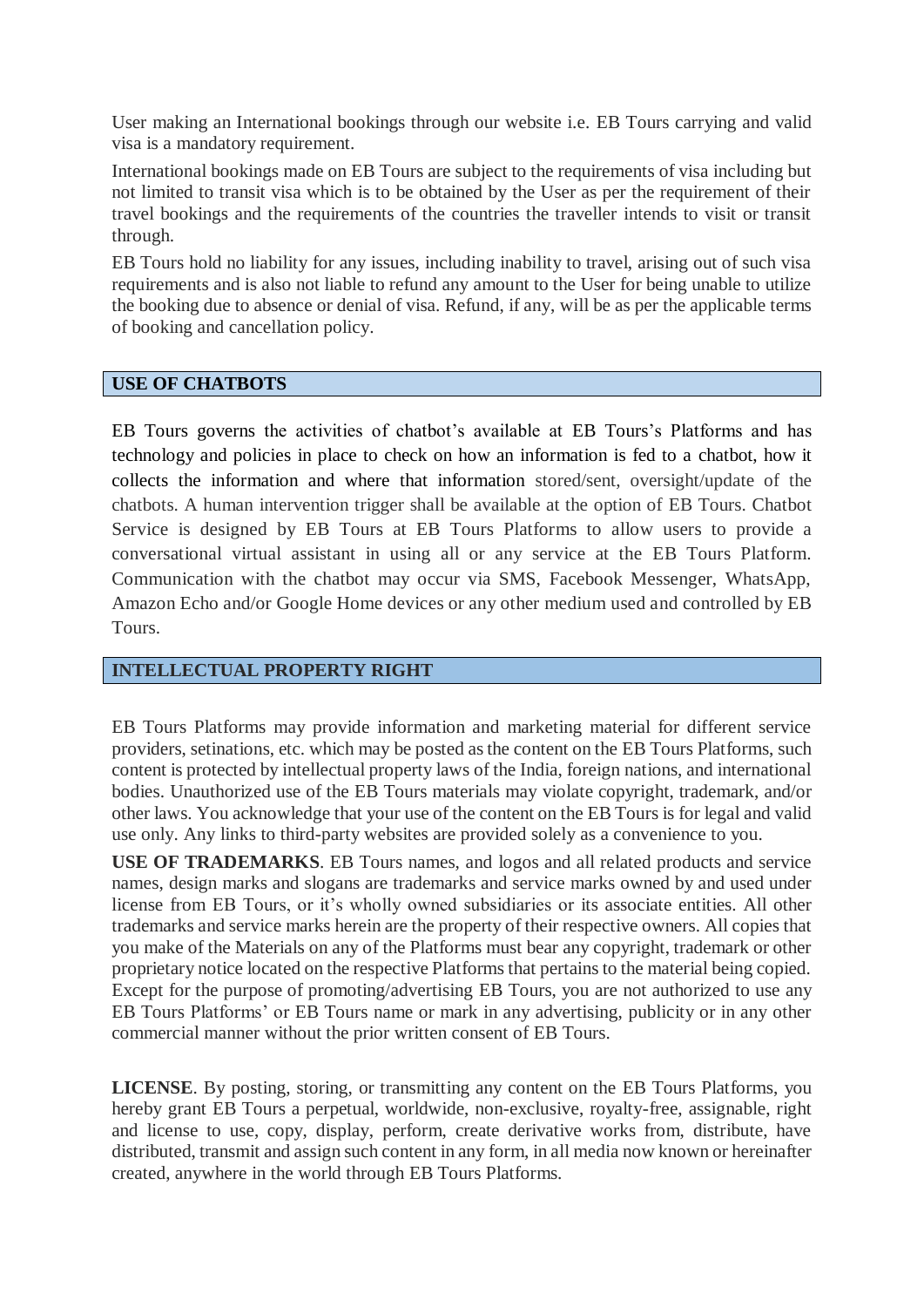**RESTRICTION ON USE OF EB Tours PLATFORM**. You will not use the EB Tours Platforms for illegal purposes. You will (a) abide by all applicable local, state, national, and international laws and regulations in your use of the EB Tours Platforms (including laws regarding intellectual property), (2) not interfere with or disrupt the use and enjoyment by other users, (3) not resell EB Tours's material or any other User's materials, without consent on the EB Tours Platforms, (4) not engage, directly or indirectly, in transmission of "spam", chain letters, junk mail or any other type of unsolicited communication, and (5) not defame, harass, abuse, or disrupt other users of the Website EB Tours Platforms.

In case of any violation of this clause i.e. using of any information obtained from other users in order to harass, abuse, or harm another person, or in order to contact, advertise to, solicit, or selling to any users without their prior explicit consent, etc. shall be treated as violation of this agreement and may result in termination of this agreement.

### **CONFIDENTIALITY**

Any information which is specifically mentioned by EB Tours as confidential shall be maintained confidentially by the User and shall not be disclosed unless as required by law or to serve the purpose of this User Agreement and the obligations of both the parties herein. Any information which is provided by the user shall be maintained confidential by the EB Tours and shall not be disclosed unless as required by law or to serve the purpose of this User Agreement and the obligations of both the parties herein

### **INDEMNIFICATION**

You will release, indemnify, defend and hold harmless EB Tours and EB Tours Platforms and any of its contractors, agents, employees, officers, directors, shareholders, affiliates and assigns from all liabilities, claims, damages, costs and expenses, including reasonable attorneys' fees and expenses, of third parties relating to or arising out of (1) this Agreement or the breach of your warranties, representations and obligations under this Agreement; (2) the EB Tours Platforms' content or your use of the platform's content; (3) the Services or your use of the Registered or Unregistered Services (including trial services, if any); (4) any intellectual property or other proprietary right of any person or entity; (5) your violation of any provision of this Agreement; or (6) any information or data you supplied to EB Tours

When EB Tours is threatened with suit or sued by a third party, EB Tours may seek written assurances from you concerning your promise to indemnify EB Tours; your failure to provide such assurances may be considered to be a material breach of this Agreement.

### **GENERAL CLASUES**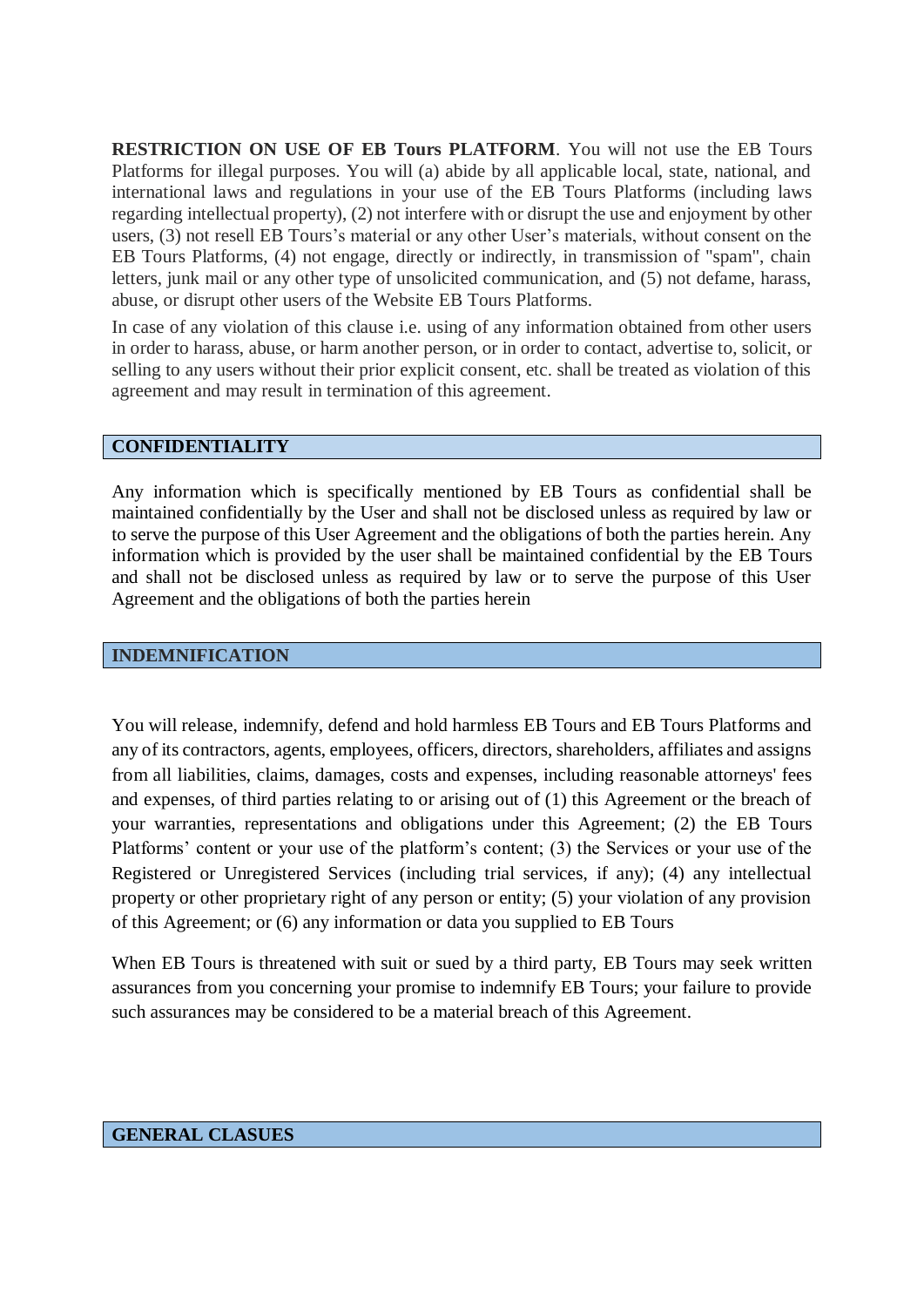**DISCLAIMER OF WARRANTIES.** YOUR USE OF EB Tours PLATFORMS ARE AT YOUR SOLE RISK. THE EB Tours PLATFORMS ARE OFFERED ON AN "AS IS" AND "AS AVAILABLE" BASIS. NOTHING IN THIS AGREEMENT SHALL BE CONSTRUED AS A REPRESENTATION MADE OR WARRANTY GIVEN BY EB Tours EXCEPT AS EXPRESSLY SET FORTH IN THIS AGREEMENT. EB Tours EXPRESSLY DISCLAIMS, WAIVES, RELEASES AND RENOUNCES ANY WARRANTY, EXPRESS OR IMPLIED, INCLUDING, WITHOUT LIMITATION, ANY WARRANTY OF MERCHANTABILITY, FITNESS FOR A PARTICULAR PURPOSE OR NON-INFRINGEMENT.

**DISCLAIMER ON POSTING.** EB Tours doesn't take any ownership, directly or indirectly towards any person whatsoever, with respect to listing/advertisements hosted on EB Tours Platforms by Service Providers (if any) and EB Tours has not carried out any independent verification on the authenticity or compliance requirements, as may have been required under any law for the time being in force, of such images/ banners/ listings in any format i.e. audio, video, website links, maps, etc. EB Tours does not endorse the contents on any such third-party websites and/or app and is not responsible for the content of or any damage that may result from your access to or reliance on these third-party websites. If you link to third-party websites and/or app, you do so at your own risk.

**DISCLAIMER ON CHATBOTS**. You acknowledge and agree that EB Tours may preserve content posted on Chatbots and may also disclose conversations, texts or other content, if required to do so by law or in the good faith belief that such preservation or disclosure is necessary to comply with legal process, applicable laws or government requests. EB Tours disclaims all liabilities or information provided through chatbots as it is a computer-generated service and that users are responsible for checking the validity and genuity of the information provided by any User at EB Tours Platform. You understand that the technical processing and transmission of the Chatbot Services on EB Tours Platforms, including your conversations, texts, or other content, may involve: (a) transmissions over various networks; and (b) chatbot assisting a user with any services and EB Tours may not be held liable for any technical failure and information lag.

**ADDITIONAL DISCLAIMERS**. EB Tours does not control or operate any airline, hotel, transport vehicles, restaurant, kitchen caravan or any other facility and shall not be responsible for any delay, improper service, and standard of service provided by any hotel or any seller, or for any injury, death, loss or damage which is caused by the act or default of any seller/service provider. EB Tours being merely a facilitator, shall not be liable for the following:

- Personal injury, sickness, accident, death, loss, delay, discomfort, increased expenses, incidental, consequential loss and/or damage or any kind of theft howsoever caused to the final Users;
- Any act, omission, default of any travel agent or third party or any other person or by any servant or agent employed by them who may be engaged or concerned in the provision of accommodation, refreshment, carriage facility or service for the guests or for any person traveling with him /her;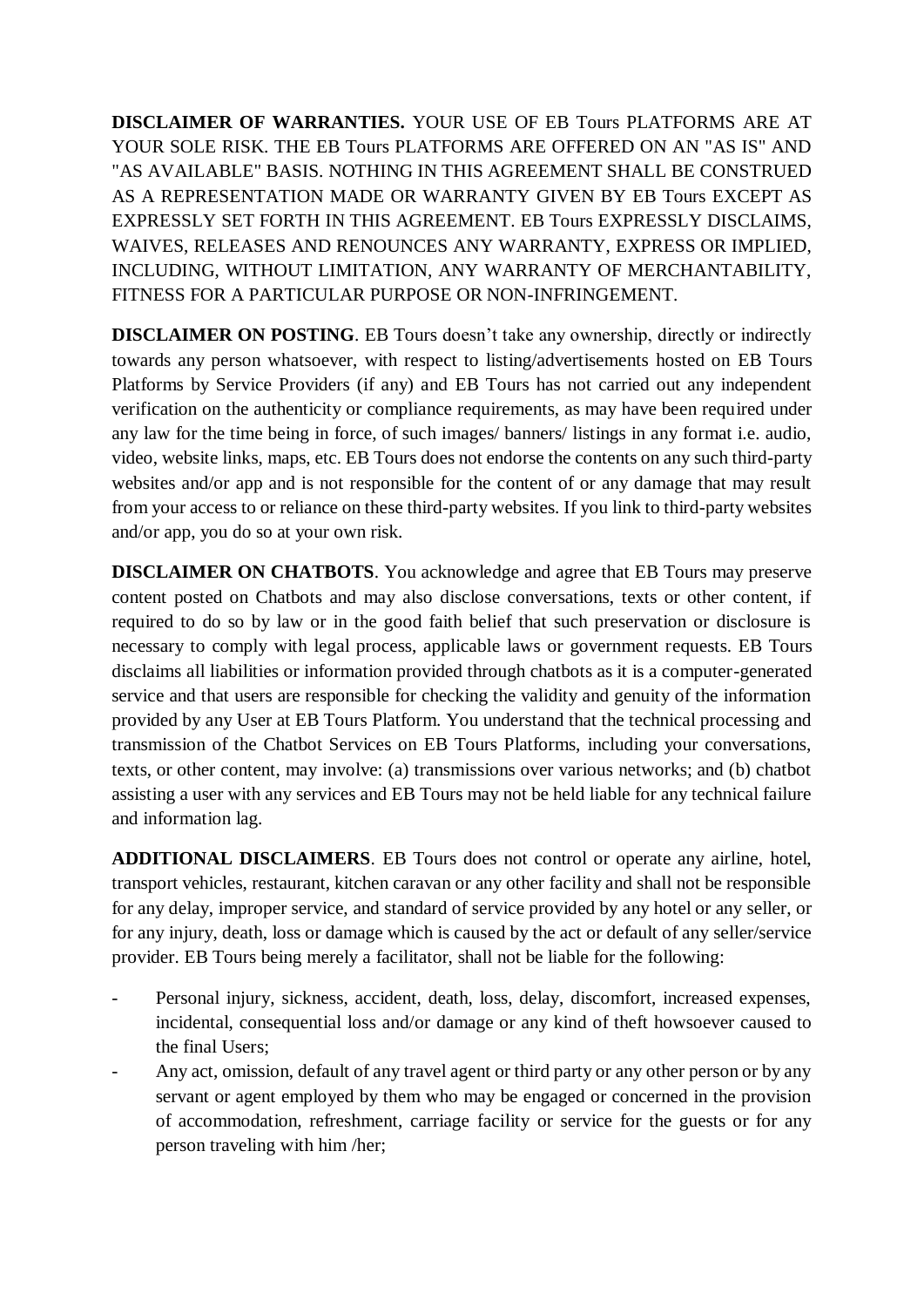- The temporary or permanent loss of, or damage to, baggage or personal belongings howsoever caused including willful negligence on the part of any person;
- Any delay made in delivery of the service by the concerned service providers;
- Failure on part of hotel to allow check-in despite confirmed booking for whatever reason;
- Any claims of any dispute with the tour manager.

**LIMITATION OF LIABILITY.** EB Tours will not be liable for any direct, indirect, incidental, special or consequential damages in connection with this agreement or the EB Tours Services in any manner, including liabilities resulting from (1) the use or the inability to use the EB Tours Platforms Contents or Registered or Unregistered Services; (2) any products or services purchased or obtained or transactions entered between the users through the EB Tours Platforms; or (3) any lost profits you allege.

EB Tours is not responsible for any damages resulting from unauthorized use of EB Tours Platforms by anyone. Notwithstanding anything to the contrary contained herein, EB Tours's liability to you for any cause whatsoever, and regardless of the form of the action, will at all times be limited to the amount paid, if any, by you to EB Tours, for the Service during the term of being a Registered User.

**LEGAL ACTION.** In case of any issues or claims due to Users against EB Tours Platforms, EB Tours reserves the right to take appropriate legal action against you.

**PRIVACY**. EB Tours believes strongly in protecting user privacy. Please refer to EB Tours's Platform's privacy policy, incorporated by reference herein, that is posted on the EB Tours Platforms.

**TERM**. This Term of Use (Agreement) will be effective, valid and subsisting as long as you use EB Tours Platforms or avail EB Tours services through offline/online modes.

**TERMINATION**. EB Tours reserves the right to terminate your access to the EB Tours Platforms if it reasonably believes, in its sole discretion, that you have breached any of the terms and conditions of this Agreement. Following termination, you will not be permitted to use the EB Tours Platforms.

EB Tours may, in its sole discretion and without advance notice to you, cancel any registration of Travel agents, etc. and their referred Users. If your access to the EB Tours Platforms is terminated, EB Tours reserves the right to exercise whatever means it deems necessary to prevent unauthorized access of the EB Tours Platforms. This Agreement will survive indefinitely unless and until EB Tours chooses, in its sole discretion and without advance to you, to terminate it.

**FORCE MAJEURE**. There can be exceptional circumstances where EB Tours and / or the Service Providers cannot fulfil the confirmed bookings due to various reasons like act of God, labour unrest, insolvency, a pandemic, an epidemic, business exigencies, government decisions, terrorist activity, any operational and technical issues, route and flight cancellations etc. or any other reason beyond the control of EB Tours. If EB Tours has advance knowledge of any such situations where dishonour of bookings may happen, it will make its best efforts to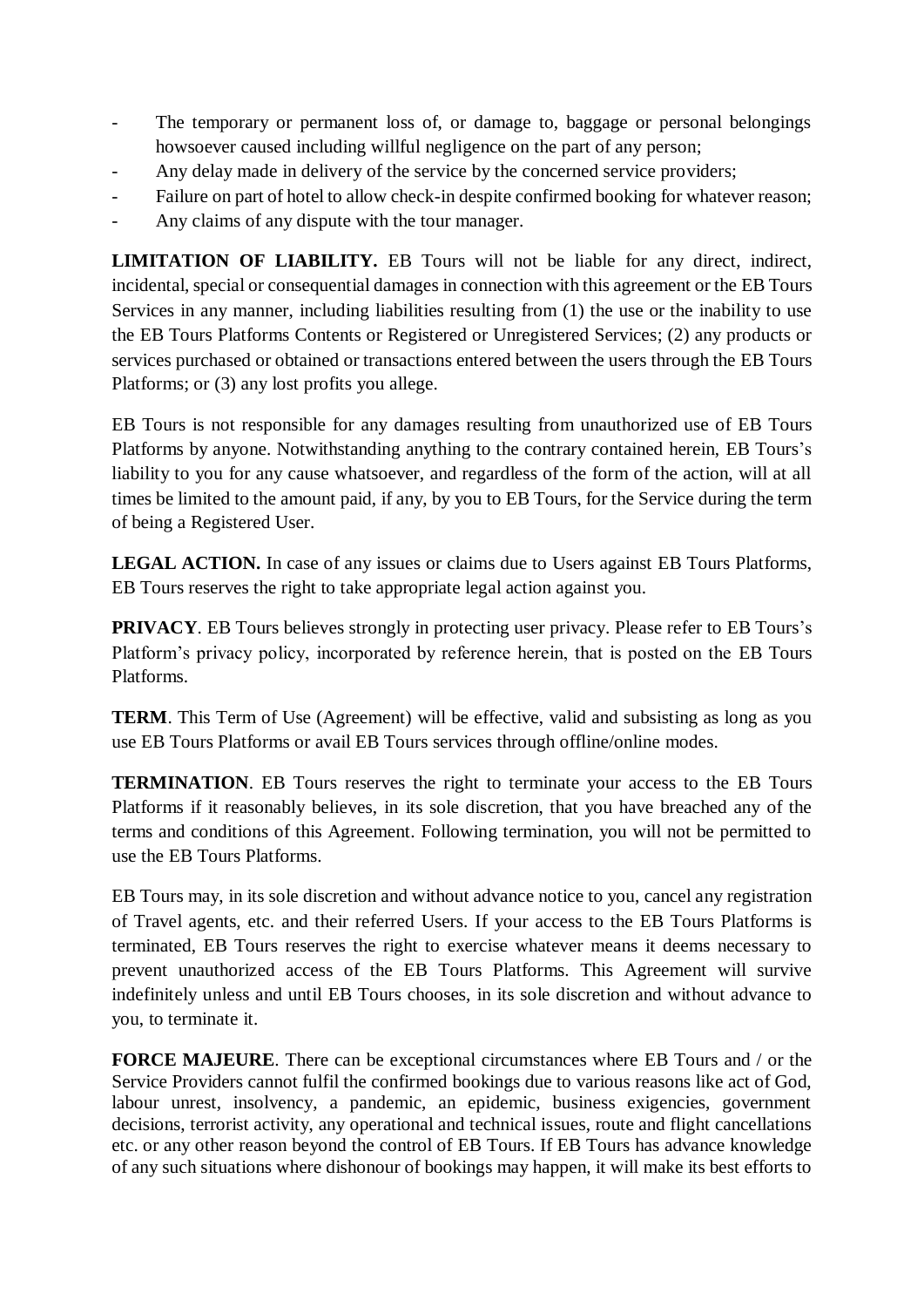provide similar alternative to the User or refund the booking amount after deducting applicable service charges, if supported and refunded by that respective service operators. The User agrees that EB Tours being merely a facilitator of the services and products booked, cannot be held responsible for any such Force Majeure circumstance. The User has to contact the Service Provider directly for any further resolutions and refunds. EB Tours hold no responsibility for the any of the above mentioned circumstances.

**NOTICES**. All of our notices, demands and other communications must be in writing and will be deemed to have been given (a) if mailed by certified mail, postage prepaid, or (b) if delivered by overnight courier, or (c) if sent by facsimile transmission, or (d) if sent by electronic mail in each case to the address, fax number or e-mail address specified by you to us in the registration form. All of your notices, demands and other communications must be in writing and will be deemed to have been given (a) if mailed by certified mail, postage prepaid or if delivered by overnight courier to our address mentioned on the websites.

**ENTIRE AGREEMENT.** This Agreement comprises the entire agreement between you and EB Tours unless any written agreement has been signed between EB Tours and the User.

**EFFECT OF WAIVER.** The failure of EB Tours to exercise or enforce any right or provision of this Agreement will not constitute a waiver of such right or provision. If any provision of this Agreement is found by a court of competent jurisdiction to be invalid, the parties nevertheless agree that the court should endeavor to give effect to the parties' intentions as reflected in the provision, and the other provisions of this Agreement remain in full force and effect.

**GOVERNING LAW.** This Agreement will be governed by the laws of India without regard to its conflict of law principles to the contrary. Neither you nor EB Tours will commence or prosecute any suit, proceeding or claim to enforce the provisions of this Agreement, to recover damages for breach of or default of this Agreement, or otherwise arising under or by reason of this Agreement, other than in courts located in State of New Delhi By using EB Tours Platforms, you consent to the jurisdiction and venue of such courts in connection with any action, suit, proceeding or claim arising under or by reason of this Agreement. You hereby waive any right to trial by jury arising out of this Agreement and any related documents

**STATUTE OF LIMITATION.** You agree that regardless of any statute or law to the contrary, any claim or cause of action arising out of or related to use of the EB Tours Platforms or this Agreement must be filed within one (1) year after such claim or cause of action arose or be forever barred.

# **COVID -19 RELATED TERMS AND CONDITIONS**

User agrees that due to the Covid-19 pandemic, where the end service provider either cancels the booking or refuses to provide the services. Refusal of services may be on the ground such as

- 1. Symptoms of COVID-19
- 2. Not following the COVID-19 protocols